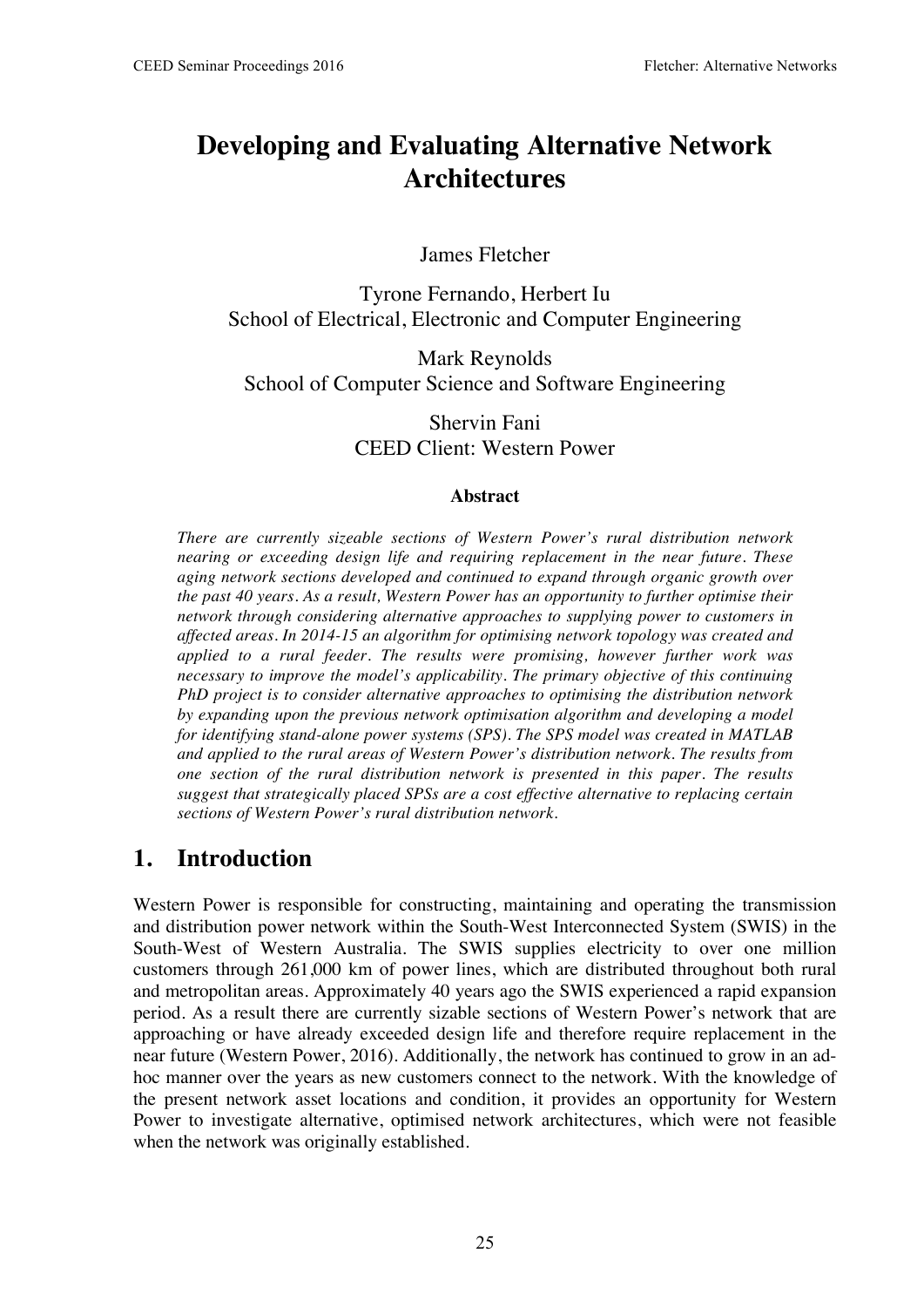In 2014-15 an algorithm was created for the purpose of optimising the topology of sections of Western Power's rural distribution network. The optimisation was built upon the idea of genetic algorithms as a means of dealing with the combinatorial problem inherent when determining the optimal network topology of power distribution networks. The algorithm optimised with regards to a total cost objective, which is composed of capital costs, operational costs and penalty costs. The constraints considered include voltage limits, network radiality, phase balancing, locking of the three-phase backbone, and geographical areas. The algorithm iteratively improved the total cost objective by modifying branch connections, adding intermediate nodes and removing isolated loads from the network. A case study involving a feeder on the edge of the grid suggested the total cost could be reduced by approximately 20% in comparison with rebuilding the existing network. The results from the case study were promising, however several assumptions and estimations were made which may reduce the practicality of the output. Focus has since shifted to developing more practicable network solutions while improvements to the network optimisation model are ongoing.

Distributed generation including stand-alone power systems (SPS) and micro-grids were largely not viable at the time the network was developed. Over the past decade there has been a growing requirement for network operators to cater for an increasing shift from centralised generation and facilitate the uptake of distributed technology, while maintaining the inherent requirements of delivering the monopoly service of interconnected supply to customers. In theory, SPSs will provide improved reliability, reduced bushfire risk and may reduce the cost of supplying power to customers in isolated areas. However, in order to realise the benefits it will be necessary to disconnect the customers from the centralised grid. Western Power is presently running a pilot programme of six SPSs throughout the rural areas of Western Australia to investigate SPS viability within SWIS. Varying degrees of decentralisation have been suggested for the Western Power network; however it remains likely that SPS and micro-grids will be incorporated in some form in the future, noting that the national and jurisdictional regulatory frameworks currently largely prohibit anything other than the provision of interconnected network services.

#### **1.1 Project Objectives**

The primary goal of this project is to investigate the viability of alternative approaches to replacing aging sections of Western Power's rural distribution network. The alternative approaches investigated include the topological optimisation of the network as well as the use of stand-alone power systems to supply isolated customers. As there is a greater need to find more cost effective and reliable solutions in rural areas, the alternative network approaches will be applied to the rural areas of the SWIS. The costs for each of the different approaches will be compared against the cost for rebuilding the existing network.

#### **1.2 Literature Review**

Distribution system planning (DSP) focuses on the following areas: substation sizing and positioning; topological layout of HV feeders, laterals, and LV secondary circuits; number and positioning of reliability based equipment; and the number and positioning of power quality equipment (Ganguly, Sahoo & Das, 2013). Optimisation of DSP is a complex combinatorial task involving a large number of parameters and constraints, and as a result is considered NP-hard (Ladner, 1975). Large-scale NP-hard problems cannot be solved in deterministic time, thus heuristics are often used.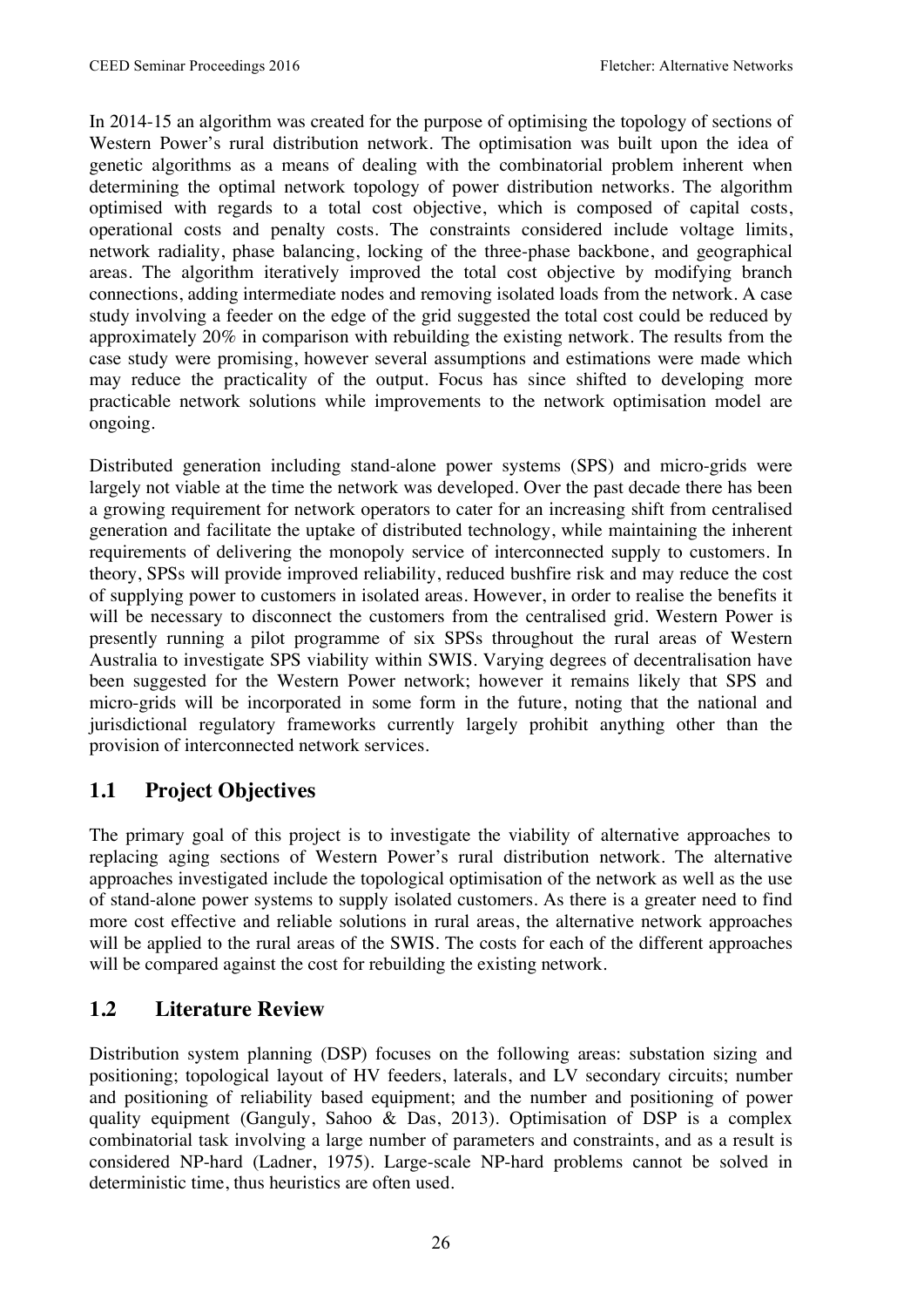One of the commonly used algorithms for addressing the DSP issues is the metaheuristic known as the genetic algorithm (GA). GAs are a form of evolutionary algorithm which mimic the evolutionary process through the use of genetic operators. The key operators for GAs include selection, crossover and mutation. GAs use problem specific information to determine an acceptable global optimal value through the use of a fitness function and can deal with complex, discontinuous and multimodal search spaces. GAs must achieve two objectives in order to be successful: they must guide the search towards the Pareto optimal solution and they must maintain a diverse population to avoid premature convergence and achieve a well distributed Pareto front (Deb, 2002). In other words, they must be able to converge on a solution while maintaining a diverse population of possible solutions.

Another field for optimising distribution systems which has seen increasing popularity over the past decade is distributed generation (DG). DG refers to generation systems which supply power to customers at the point of demand rather than from a centralised generation source. The issues involved include optimising the size, type, number and location of the generators (Georgilakis & Hatziargyriou, 2013). Guo (Guo et al. 2014) considered the application of micro-grids in the form of SPSs to supply rural loads. A stochastic model for the SPS was established and optimised via the NSGA II algorithm with objectives of minimising total net present cost and greenhouse gas emissions. Beere (Beere, McPhail & Sharma, 2015) focuses on the optimisation of distributed energy resource siting within micro-grids. Beere determines the optimal DG siting through the use of the HOMER software and a case study in Cairns (Australia) provides evidence of increased reliability due to the use of micro-grids.

## **2. Methodology**

#### **2.1 Initialisation**

The investigation into the viability of SPSs across Western Power's rural distribution network has been the main focus over the duration of the project thus far. A method for identifying SPS candidates has been created in MATLAB using data provided by Western Power. The method involves identifying edge of network customers and calculating the net present cost for the SPS and the network rebuild, and comparing the two.

Prior to considering candidates for SPS, the cost to supply customers via both an SPS and the traditional network connection needs to be established. To calculate the cost to rebuild a section of line, the network needs to first be modelled within MATLAB. Network assets including poles, transformers, bays and electrical meters are obtained via database queries and exported into excel. Attempts to model the network within MATLAB using bays, which are the conductors between poles, did not succeed due to data quality issues. As an alternative the network connections are constructed through the use of a Minimum Spanning Tree (MST), where the MST finds the minimum distance to connect a set of nodes in a radial network. This approximation has shown to be an accurate method for modelling the existing rural distribution network. Following the construction of the network within the MATLAB model, a per kilometre net present cost is then applied. This cost value takes into account all capital and operational costs of the network over a period of time.

To determine the cost per SPS per customer the consumption data provided by the electrical meters is used. As the majority of customers in rural areas do not have electrical meters capable of recording hourly data it is not possible to determine the hourly load profile per customer. Instead the monthly consumption data, taken over the prior two calendar years, is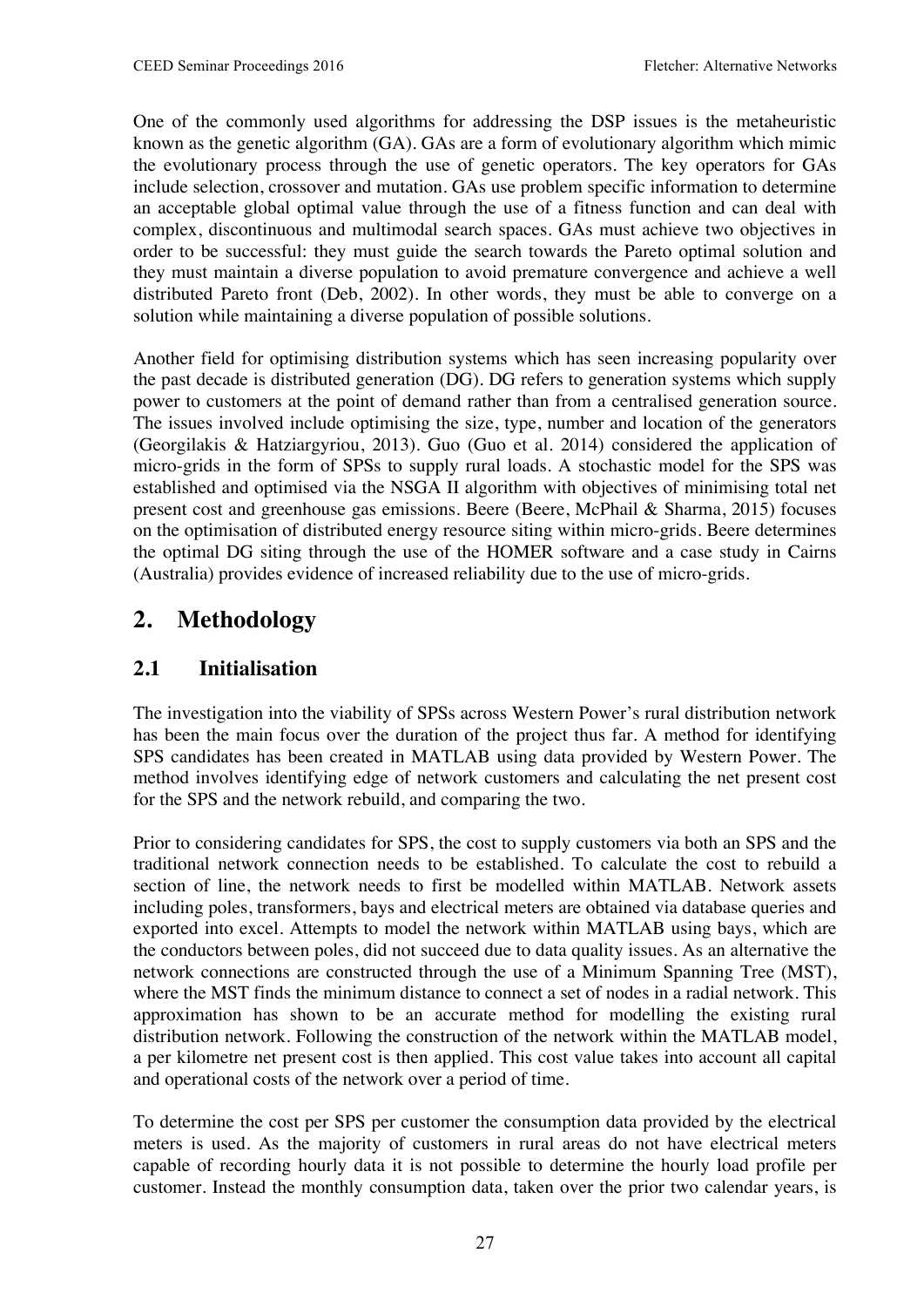used to calculate the average daily consumption for each customer. Based on the average daily consumption data, an estimate for the required SPS size and cost is given. The SPS size and net present cost figures used in the model are provided by Western Power. This net present cost includes both capital and operational costs over a period of time as per the network rebuild net present cost above.

#### **2.2 SPS Identification**

SPS candidates are identified by tracing upstream from an edge customer until another customer or intersection is reached, or until the SPS cost exceeds the line cost. A simplified view of the procedure is given by Figure 1 and is described below:

- 1. The network and metering information is read into MATLAB for a selected rural feeder. The input data is read on a feeder by feeder basis due to memory restrictions.
- 2. The network is constructed using the MST and all edge of network customers are identified and stored for the constructed network.
- 3. An edge of network customer is selected and traced upstream, node by node, storing the network length traversed and the asset information. When considering an edge of network customer which originally had downstream nodes, the full SPS and line costs are considered. That is, all downstream costs are included. Dijkstra's shortest path algorithm is implemented as a means of tracing downstream sections of the network.
- 4. Stop tracing upstream when the node encountered is an intersection (i.e. connects to two or more other nodes), or if the node is another customer.
- 5. Compare the cost of rebuilding the selected network section against the cost of supplying the edge of network customer with an SPS. If the SPS option is cheaper, remove the selected network assets from the model and store the customer as a potential SPS candidate. Otherwise, ignore the customer.
- 6. Repeat steps 3-5 until all edge of network customers have been tested and output the data to Excel.



**Figure 1 Simplified procedure for identifying an SPS candidate.**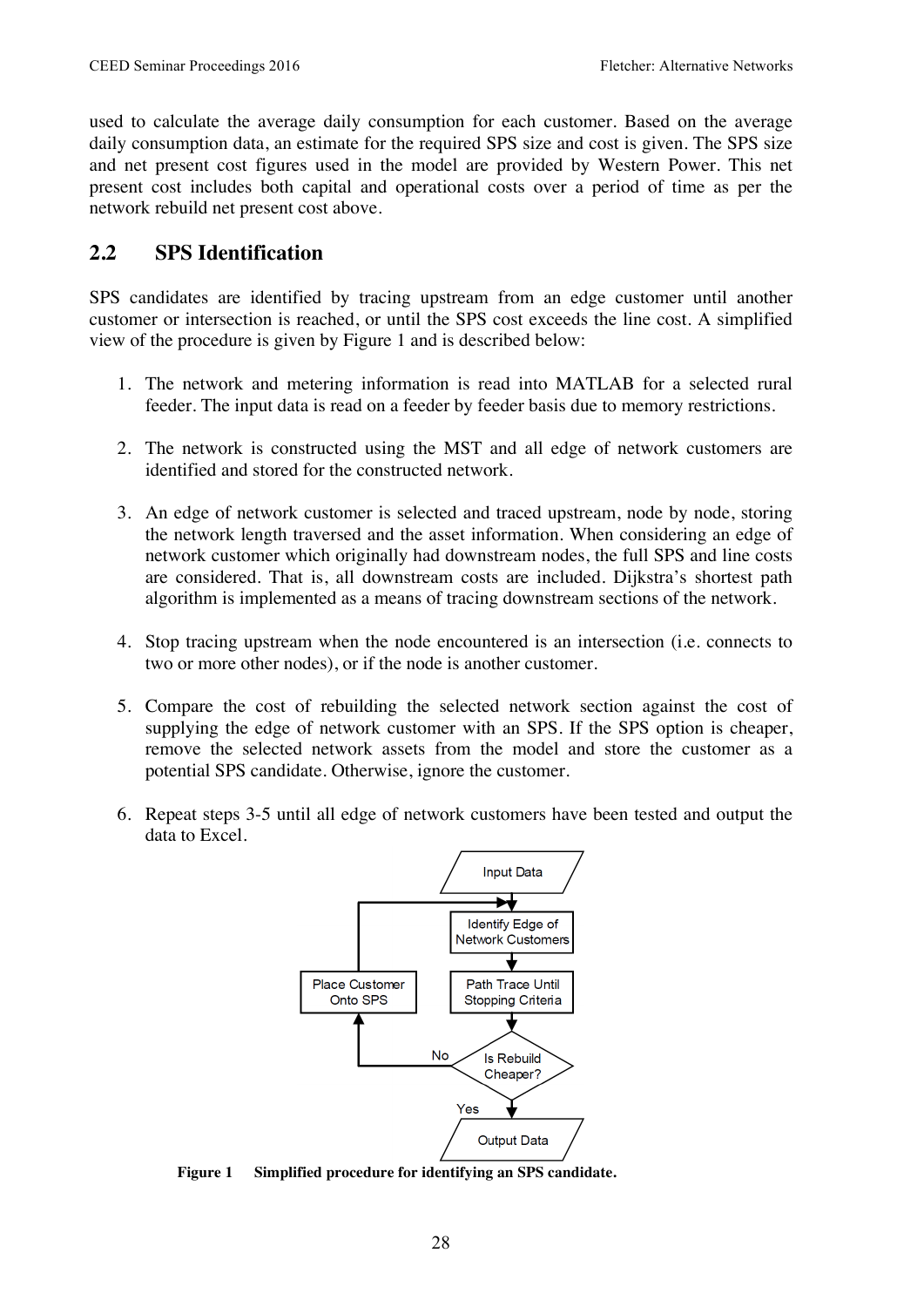The procedure is repeated until there are no viable edge of network customers which can be taken off the network and placed onto SPS. The constraints considered throughout the procedure include assigning zero cost to underground sections of the network, limiting the maximum load an SPS can supply, and various assumptions to manage data quality issues.

### **3. Results and Discussion**

The SPS identification method was applied to all rural sections of the SWIS, taking approximately 9 hours to complete a full simulation. For this paper, the results for one of the rural feeders is presented. The selected feeder supplies power to 191 customers across 580 km of poles and wires in an area of approximately  $4800 \text{ km}^2$ , and is shown in Figure 2 below. In the figure, triangles and circles represent "load sources" and "load sources too large for SPS", respectively. The SPS loads range in size from approximately 0 kWh to 50 kWh a day. Of the 191 customers, 99 were identified as viable SPS candidates. By placing these selected customers onto SPS it is estimated that the total net present cost will be reduced by approximately 50% with respect to rebuilding the existing network. Note the 50% reduction is for the rural feeder under investigation and does not apply to other areas of the SWIS.

However, the costs provided above are for all cases where SPSs are cheaper and do not represent a practical scenario, as not all of the network assets selected to be removed are in poor condition and in need of replacement in the near future. To be more realistic, assets greater than 40 years old are targeted, as these are likely to require replacement in the near future. A margin of error of 20% is also applied to the costings, so that candidates must have SPS costs at least 20% cheaper than their network rebuild cost. While these constraints improve the practicality of the output, there are still additional factors to be modelled, such as the costs associated with the removal of redundant assets. The addition of the age constraint and margin of error reduces the number of viable SPS candidates to 61, however the cost reduction remains approximately 50% with respect to rebuilding the existing network. In other words, the financial benefit from supplying the more realistic 61 SPS candidates is similar to the original 99 SPS candidates, suggesting that certain SPS candidates are more viable than others. Ultimately, it is evident that SPSs are likely a cost effective alternative to replacing specific aging sections of Western Power's rural distribution network in the future.



**Figure 2 Left – Existing distribution network for a selected feeder. Right –Network following the SPS identification model.**